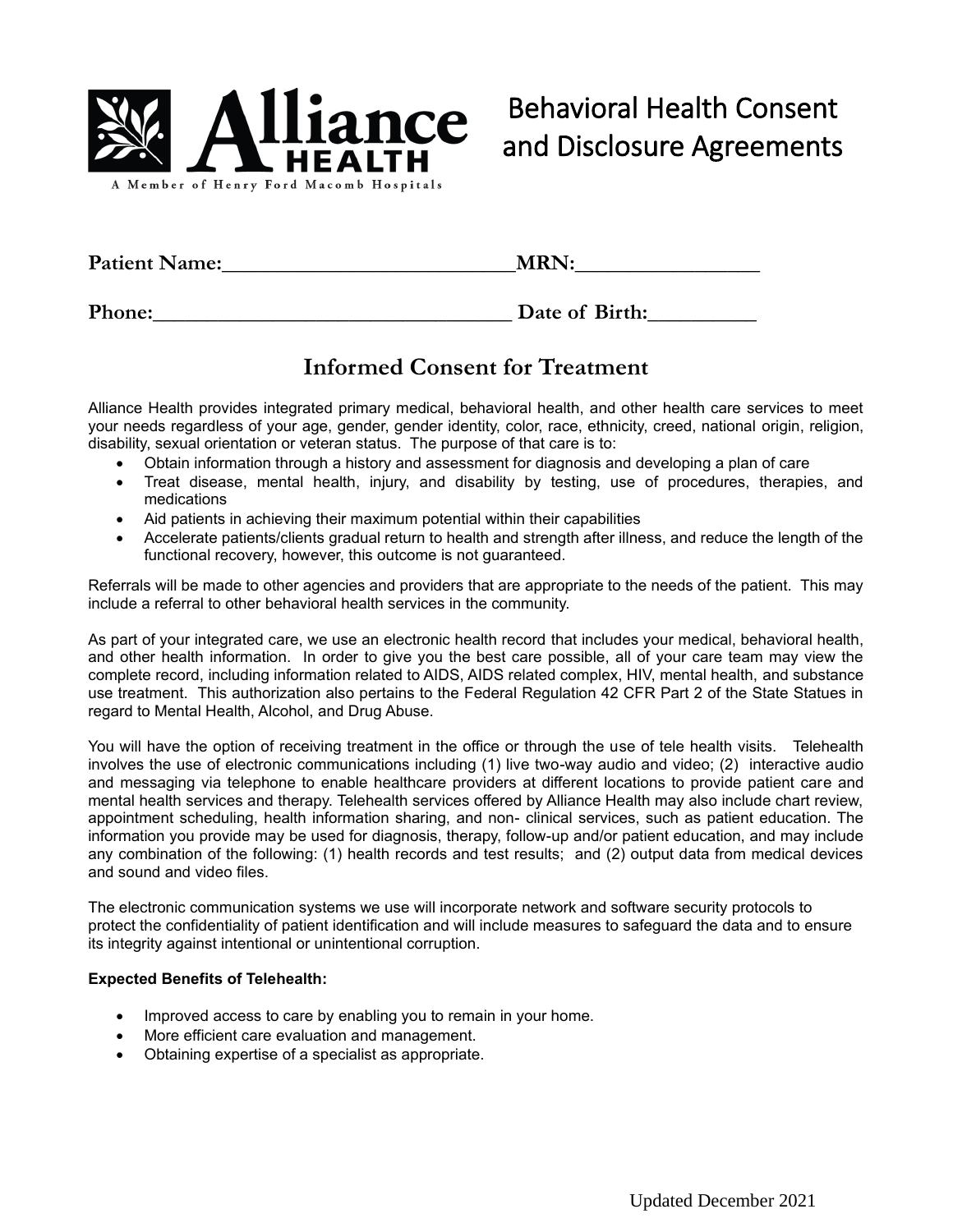#### **Possible Risks of Telehealth:**

Delays in evaluation and treatment could occur due to deficiencies or failures of the equipment and technologies.

In rare events, our provider may determine that the transmitted information is of inadequate quality, thus necessitating a rescheduled telehealth consult or an in-person consult.

In very rare events, security protocols could fail, causing a breach of privacy of personal medical information.

By signing below, you acknowledge that you understand and agree with the following:

1. I hereby consent to receiving Alliance Health services via telehealth technologies. I understand it is up to the provider to determine whether or not my specific clinical needs are appropriate for a telehealth encounter.

2. I understand that federal and state law requires health care providers to protect the privacy and the security of health information. I understand that Alliance Health will take steps to make sure that my health information is not seen by anyone who should not see it.

3. I understand there is a risk of technical failures during the telehealth encounter beyond the control of Alliance Health. I agree to hold harmless Alliance Health for delays in evaluation or for information lost due to such technical failures.

4. I understand that I have the right to withhold or withdraw my consent to the use of telehealth in the course of my care at any time, without affecting my right to future care or treatment. I understand that I may suspend or terminate use of the telehealth services at any time for any reason or for no reason. I understand that if I am experiencing a medical emergency, that I will be directed to dial 9-1- 1 immediately and that Alliance Health providers are not able to directly connect me to local emergency services.

5. I understand that I may expect the anticipated benefits from the use of telehealth in my care, but that no results can be guaranteed or assured.

6. I understand that my healthcare information may be shared with other individuals for scheduling and billing purposes.

**\*The signature below at the bottom of this page provides Consent for Telehealth Treatment.\*** I fully understand that this consent is given in advance of a specific diagnosis or treatment. I am also aware that this consent will remain in effect until revoked in writing. My consent will be carried over to other Alliance Health locations should I choose another provider or service within this organization.

### **Financial Agreement**

I understand that Alliance Health will charge fees for the service rendered for my care. These fees may be estimated at times based on anticipated services to be provided, but will always be adjusted to the actual fees associated with the exact services that were provided to me. To ensure Alliance Health bills my insurance company correctly, I am responsible for providing Alliance Health with accurate insurance information.

If I have medical insurance, Alliance Health will bill my insurance company the fees referred to above. I acknowledge and understand that I am responsible to know what medical services my insurance company will cover or not. I also understand that I will be responsible to pay for the amount that my insurance company will not cover, which includes insurance co-pays and/or deductibles. If I have no insurance, I understand that the fees charged to me are my responsibility.

If I have been injured at work or in an accident, I am responsible to provide Alliance Health with the necessary Worker's Compensation or Auto Insurance billing information so that Alliance Health can bill the appropriate responsible party.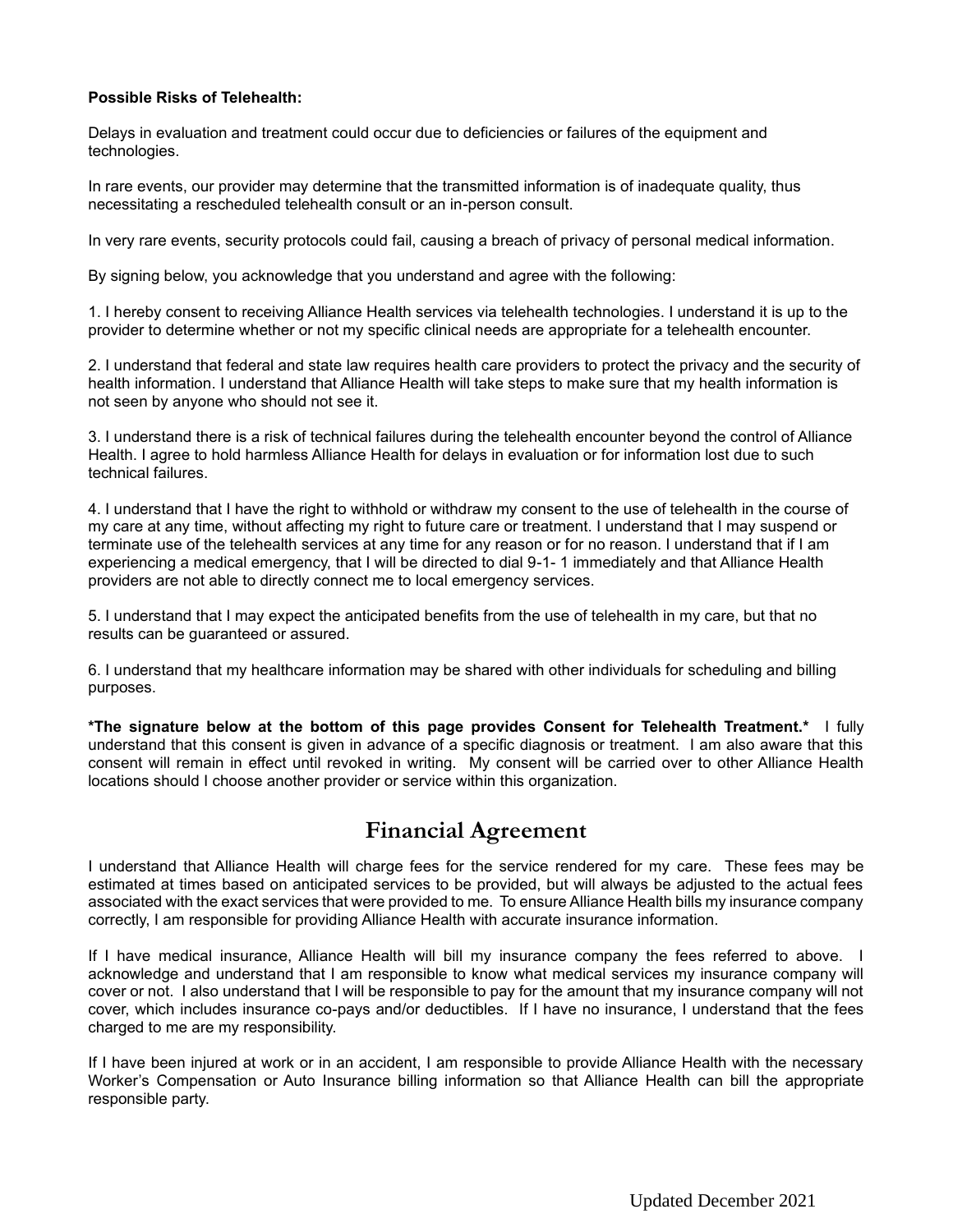# **Acknowledgment**

My signature indicates that I have read and understand all of the information above and on page one of this form. I understand that:

- My initial assessment does not guarantee enrollment into Alliance Health's Behavioral Health Program and if I am admitted, I will be limited to short-term, brief interventions up to 10 sessions.
- I consent to Alliance Health's retrieval of my prescription history by electronic inquiry through the Michigan Automated Prescription Systems (MAPS).
- The demographic, billing, and insurance information I have provided to Alliance Health is correct. I know it is my responsibility to provide up to date information at every visit.
- I am responsible to pay any copays, coinsurances, deductibles, or other costs related to my telehealth treatment, which may be due at the time of service.
- I have been given an opportunity to ask questions regarding my consent. All my questions have been answered.
- Alliance Health Behavioral Health primarily target's high risk patients by internal definition, but is open to all patients as availability allows. Eligibility in the program may change over time.
- If I need a higher level of care, I will be referred to another behavioral health provider in the community.
- Alliance Health will follow State & Federal laws in regard to protecting my medical and demographic information. My information is confidential, but my Behavioral Health Specialist will consult with my provider, his/her program supervisor, other members of my care team, and the consulting psychiatrist on an ongoing basis.

**\*The signature below provides Consent for Telehealth Treatment.\*** I fully understand that this consent is given in advance of a specific diagnosis or treatment. I am also aware that this consent will remain in effect until revoked in writing. My consent will be carried over to other Alliance Health locations should I choose another provider or service within this organization.

### **I am requesting treatment and given consent for treatment for (select one only):**

| Mvself                                                       | Patient Name (if patients guardian): |  |
|--------------------------------------------------------------|--------------------------------------|--|
| Documentation of relationship provided & scanned into chart: |                                      |  |

Custodial Parent Legal Guardian License Court Appointed Other: \_\_\_\_\_\_\_\_\_\_\_